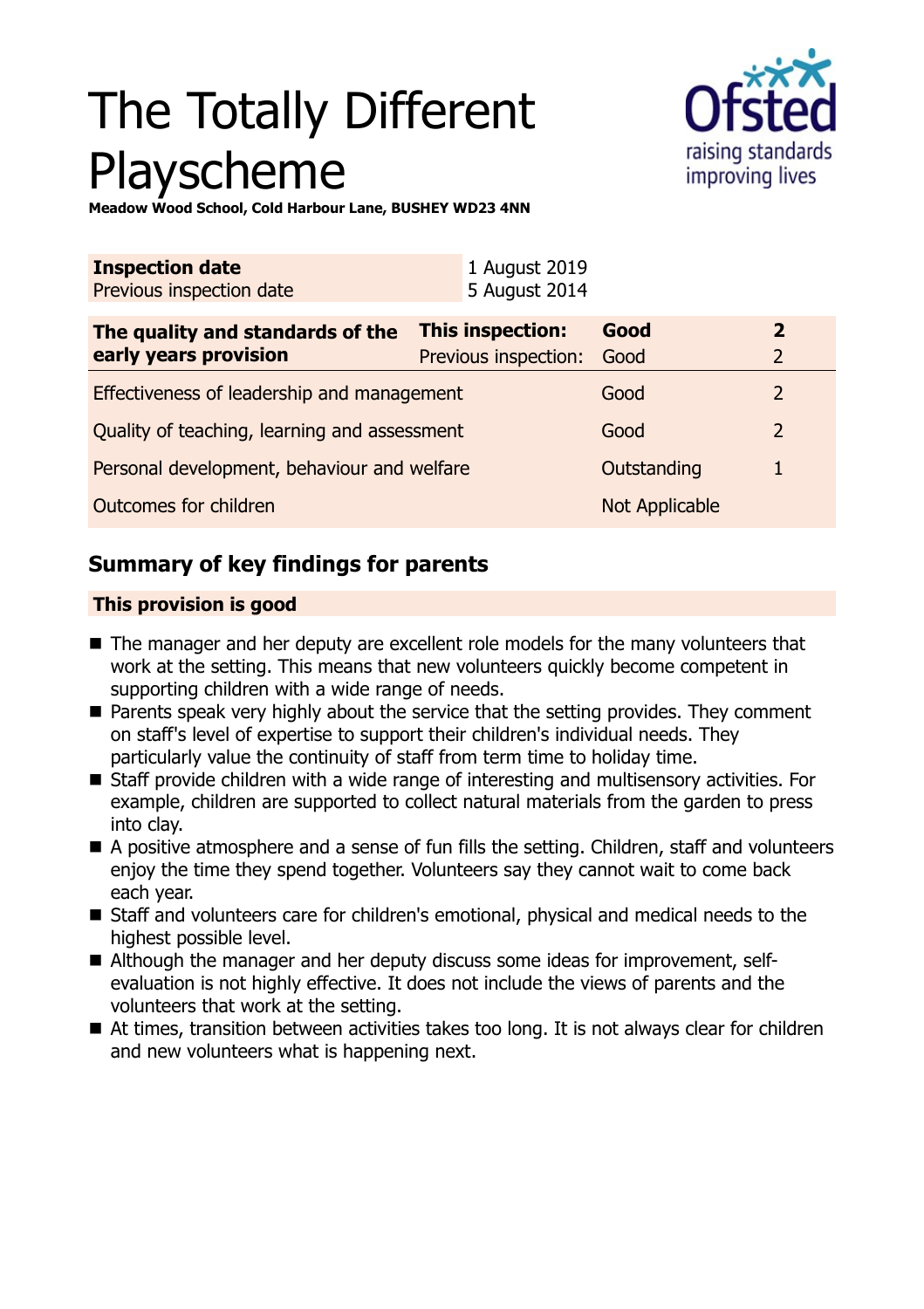## **What the setting needs to do to improve further**

#### **To further improve the quality of the early years provision the provider should:**

- strengthen methods of self-evaluation to include the views of parents and volunteers, to raise the quality of the provision to the highest possible level in all areas
- $\blacksquare$  further develop methods of communication about the routine of the day, so that children and volunteers know what is happening next.

#### **Inspection activities**

- The inspector looked at the premises and resources available to children. She observed activities taking place and the interactions between staff and children.
- $\blacksquare$  The inspector observed an induction meeting carried out by the manager for new volunteers.
- $\blacksquare$  The inspector spoke with staff and volunteers during the inspection.
- The inspector held discussions with the manager. She looked at relevant documentation and evidence of the suitability of staff working at the playscheme.
- $\blacksquare$  The inspector spoke to a number of parents during the inspection and took account of their views.

#### **Inspector**

Kelly Brooker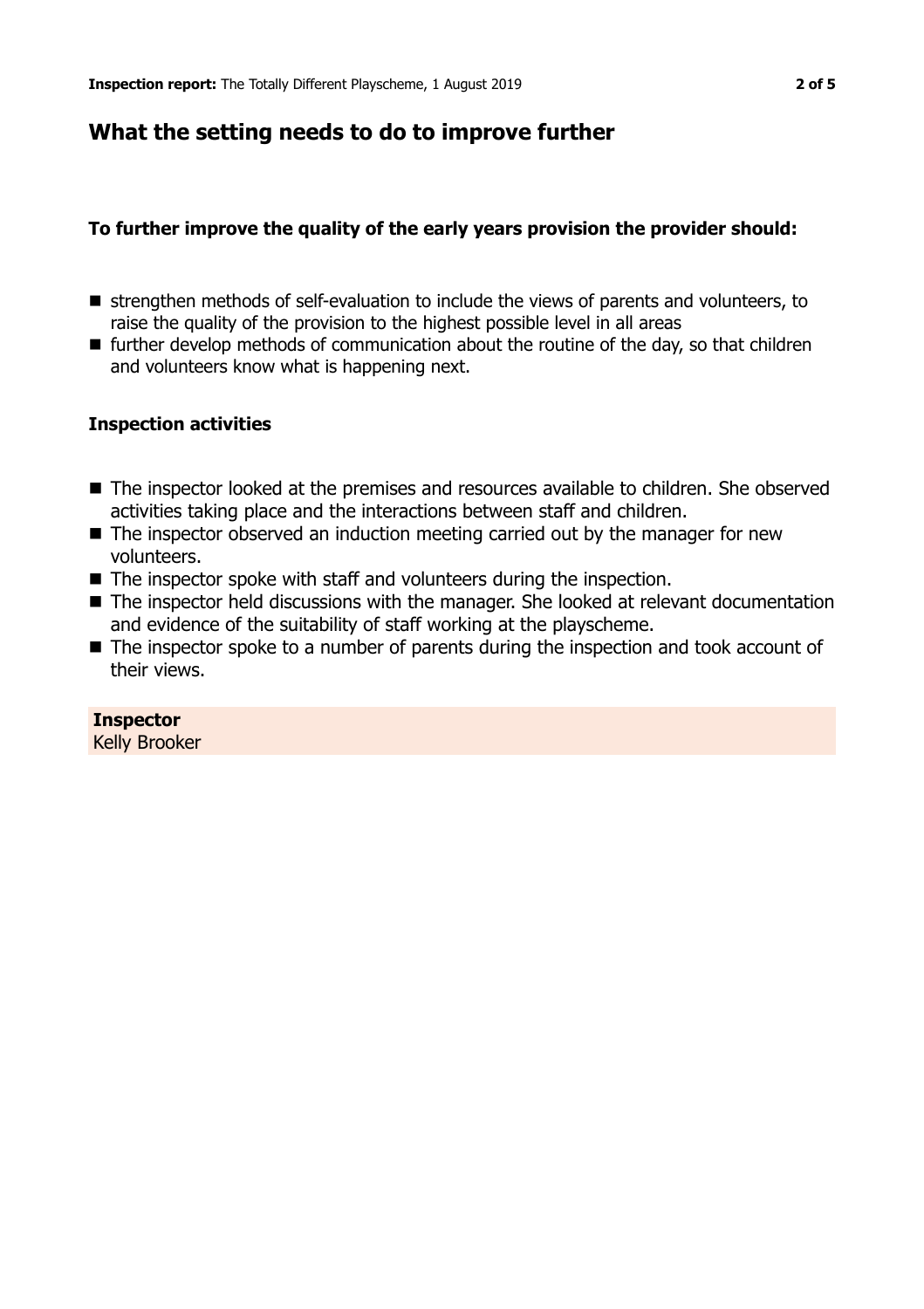## **Inspection findings**

#### **Effectiveness of leadership and management is good**

The manager, deputy and team of volunteers work very well together. Their commitment to providing a high-quality playscheme for children with special educational needs and/or disabilities (SEND) is inspiring. The manager has developed a team of experienced volunteers. Many are members of staff who work or have worked at the school during term time. This means that they bring a high level of expertise and knowledge to the setting. New volunteers are provided with useful information before they start and have an induction on their first day. All volunteers say that they feel well supported by the manager and deputy when they have any questions or concerns. The experience that they have at the setting inspires them to consider a career working with children with SEND. Safeguarding is effective. Staff and volunteers know the procedures to follow if they have any concerns about a child at the setting.

#### **Quality of teaching, learning and assessment is good**

Staff have an in-depth knowledge of the children at the setting and plan open-ended activities that enable all children to participate at their own level. The routine of the day is varied to allow time for relaxation and activity. For example, children are involved in interactive music sessions. They sit under a large umbrella as they listen to songs about the rain. They show interest and excitement as the umbrella is sprayed with water. This helps to make the experience more meaningful, for instance as children can hear and feel the spray of the water. After lunch, children have time to relax as they listen to stories or watch action rhymes on the interactive whiteboard. Children receive a high level of support and attention throughout the day. Each child has an adult close by who models play and supports engagement in the different activities. Children are also given the time they need to pursue their own interests. For example, staff value and support a child's fascination in holding a branch of leaves in front of a fan to watch it blow in the breeze.

#### **Personal development, behaviour and welfare are outstanding**

The playscheme provides a highly positive environment for children with specific physical and neurological needs. Staff have a genuine love of the children in their care and for the work that they do. The manager ensures that children, families, volunteers and visitors are very warmly welcomed and made to feel valued. Staff continually monitor each child's well-being and provide highly sensitive, individualised care. Staff are vigilant in monitoring and managing risks to keep children safe. Throughout the day, children are provided with many opportunities to come together as a group. During these times, every child is given individual time and attention that promotes their self-esteem and sense of belonging. Children's happiness is at the centre of everything that happens at the setting. This means that all children are settled and content and have a highly rewarding experience.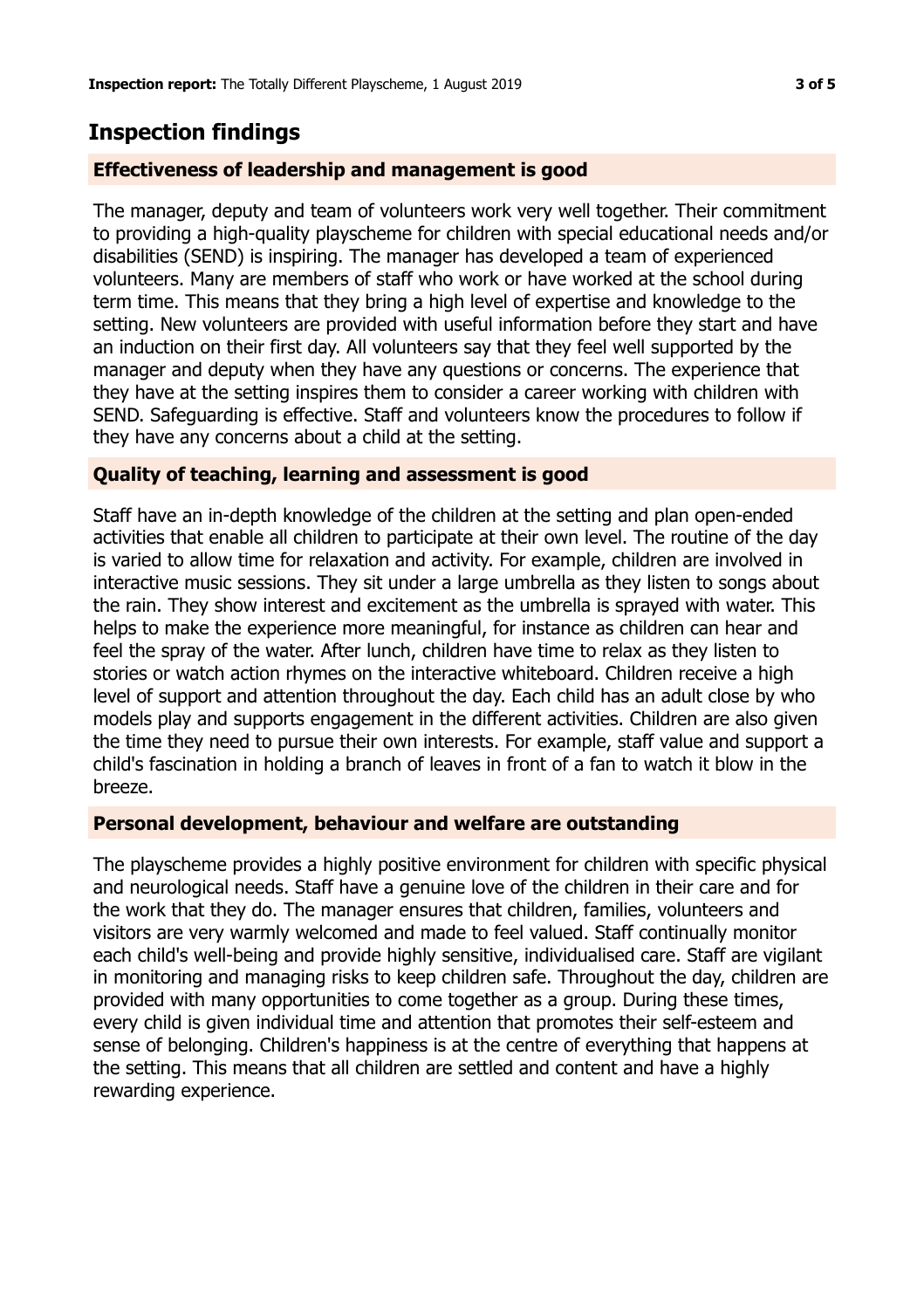### **Setting details**

| Unique reference number                             | EY364508                                                                             |  |
|-----------------------------------------------------|--------------------------------------------------------------------------------------|--|
| <b>Local authority</b>                              | <b>Hertfordshire</b>                                                                 |  |
| <b>Inspection number</b>                            | 10069423                                                                             |  |
| <b>Type of provision</b>                            | Childcare on non-domestic premises                                                   |  |
| <b>Registers</b>                                    | Early Years Register, Compulsory Childcare<br>Register, Voluntary Childcare Register |  |
| Day care type                                       | Out-of-school day care                                                               |  |
| <b>Age range of children</b>                        | $4 - 12$                                                                             |  |
| <b>Total number of places</b>                       | 14                                                                                   |  |
| Number of children on roll                          | 16                                                                                   |  |
| Name of registered person                           | <b>Totally Different Playscheme</b>                                                  |  |
| <b>Registered person unique</b><br>reference number | RP523994                                                                             |  |
| Date of previous inspection                         | 5 August 2014                                                                        |  |
| <b>Telephone number</b>                             | 0208 420 720                                                                         |  |

The Totally Different Playscheme registered in 1997. It re-registered in 2007 to become a limited company. It is committee-led and operates from Meadow Wood School in Bushey, Hertfordshire. The playscheme has been specially designed to accommodate children with SEND. The It is open for four days during the Easter holidays and for three weeks during the summer holidays, from 10.30am until 3.30pm. The playscheme employs one member of staff who has a relevant qualification. There are 13 volunteers, many of whom are experienced in caring for children with specific SEND.

This inspection was carried out by Ofsted under sections 49 and 50 of the Childcare Act 2006 on the quality and standards of provision that is registered on the Early Years Register. The registered person must ensure that this provision complies with the statutory framework for children's learning, development and care, known as the early years foundation stage.

Any complaints about the inspection or the report should be made following the procedures set out in the guidance Complaints procedure: raising concerns and making complaints about Ofsted, which is available from Ofsted's website: www.ofsted.gov.uk. If you would like Ofsted to send you a copy of the guidance, please telephone 0300 123 4234, or email [enquiries@ofsted.gov.uk.](mailto:enquiries@ofsted.gov.uk)